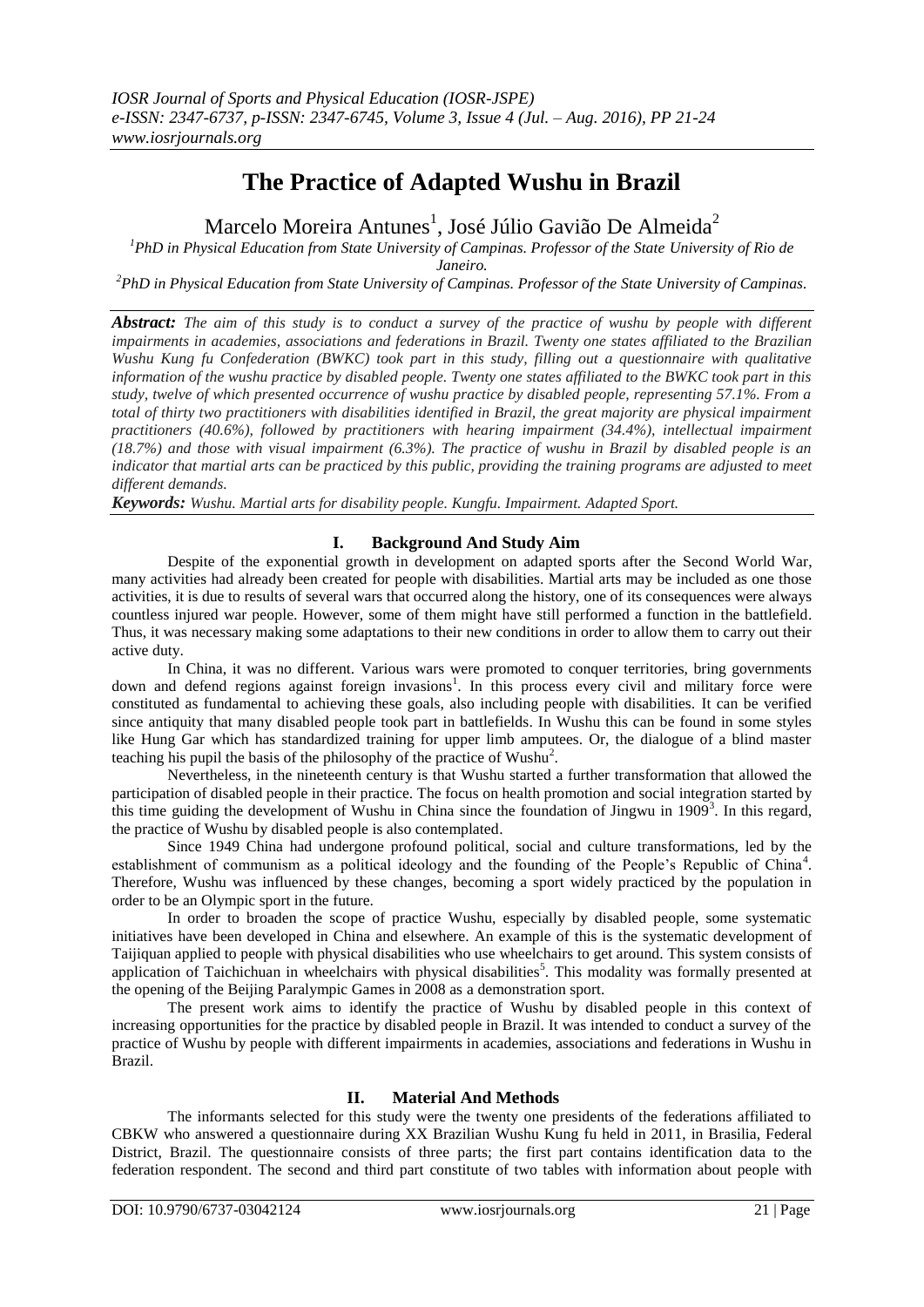disability. The first table refers to practitioners linked to state federations and the second table refers to practitioners not affiliated with these entities. Disabilities were classified as follows: Visual impairment, hearing impairment, physical impairment and mental impairment<sup>6</sup>.

Each term was presented on the instrument with a specific concept for each of them to inform the respondent what was meant by each term. It was described as follows: Visual Impairment – is characterized by partial or total loss of eyesight in both eyes, causing the individual to a limitation in their usual performance. The mere use of glasses or contact lenses is not sufficient to characterize visual impairment. Hearing impairment – is characterized as a total or partial loss of ability to hear or perceive sound signals. It also interferes in the ability of speech and therefore in interpersonal communication. Mental impairment – is a significantly below average intellectual functioning. This disability is also characterized by an inadequate adaptive behavior that it can manifest itself until eighteen years of age. Physical impairment – can be understood as the total or partial loss of motor skills, or by spinal cord injuries, amputations or due to all of upper or lower extremities (arms or legs).

The tables were filled in by informants according to the deficiency, the known number of practitioners and further separated by gender. Thus, we collected data on numbers of practitioners of Wushu in Brazil, classified by disability, gender and state.

It should be noticed that this study was submitted to the Ethics Committee of the Faculty of Medical Sciences, State University of Campinas, receiving a favorable opinion under number 753/2010, CAAE: 0587.0.146.000-10.

#### **III. Results**

Twenty one states affiliated to the Brazilian Wushu Kung fu Confederation took part in this study, twelve of which presented occurrence of wushu practice by disabled people, representing 57.1% of the states where is developed wushu practice. This data represents a significant amount of wushu practice by disabled people in Brazil.

Overall, the wushu practitioners with disabilities are characterized predominantly with physical impairment (40.6%), followed by practitioners with hearing impairment (34.4%), intellectual impairment (18.7%) and those with visual impairment (6.3%) ), from a total of thirty two practitioners with disabilities identified in Brazil. According to data from 2006, there are 230,000 practitioners of Wushu in Brazil, between affiliated and non-affiliated state federations<sup>7</sup>.

When data are separated by the number of practitioners with disabilities between affiliated and nonaffiliated, we have the following data shown according to Table 1.

|                           | Occurrence        |                       |              |                 |  |  |  |  |
|---------------------------|-------------------|-----------------------|--------------|-----------------|--|--|--|--|
| <b>Impairments</b>        | <b>Affiliated</b> | <b>Non-Affiliated</b> | <b>Total</b> | $\mathcal{O}_0$ |  |  |  |  |
| Physical Impairment       |                   | 06                    |              | 34.7            |  |  |  |  |
| <b>Hearing Impairment</b> | 07                | 08                    | 15           | 30.6            |  |  |  |  |
| Mental Impairment         | 06                | 08                    | 14           | 28.6            |  |  |  |  |
| Visual Impairment         | 01                | 02                    | 03           | 6.1             |  |  |  |  |
| <b>Total</b>              | 25                | 24                    | 49           | 100             |  |  |  |  |

**Table 1:** Wushu practitioners with disabilities in Brazil, according to affiliation of federation states.

The distribution of occurrences Wushu practitioners with disability in relation to gender is presented in Table 2.

**Table 2:** Distribution of occurrences of Wushu practitioners with disabilities according to gender.

|                     | <b>Occurrence</b> |       |  |  |  |
|---------------------|-------------------|-------|--|--|--|
| <b>Impairments</b>  | Men               | Women |  |  |  |
| Physical Impairment | 13                | 04    |  |  |  |
| Hearing Impairment  | 08                | O.    |  |  |  |
| Mental Impairment   | 10                | 04    |  |  |  |
| Visual Impairment   | 03                |       |  |  |  |
| <b>Total</b>        | 34                | 15    |  |  |  |

Table 2 presents the prevalence of men with disabilities practicing Wushu (69.2%) and women representing the minority (30.1%).

Regarding the distribution of occurrences federative units of Brazil the data show a heterogeneous distribution as shown by Table 3 below.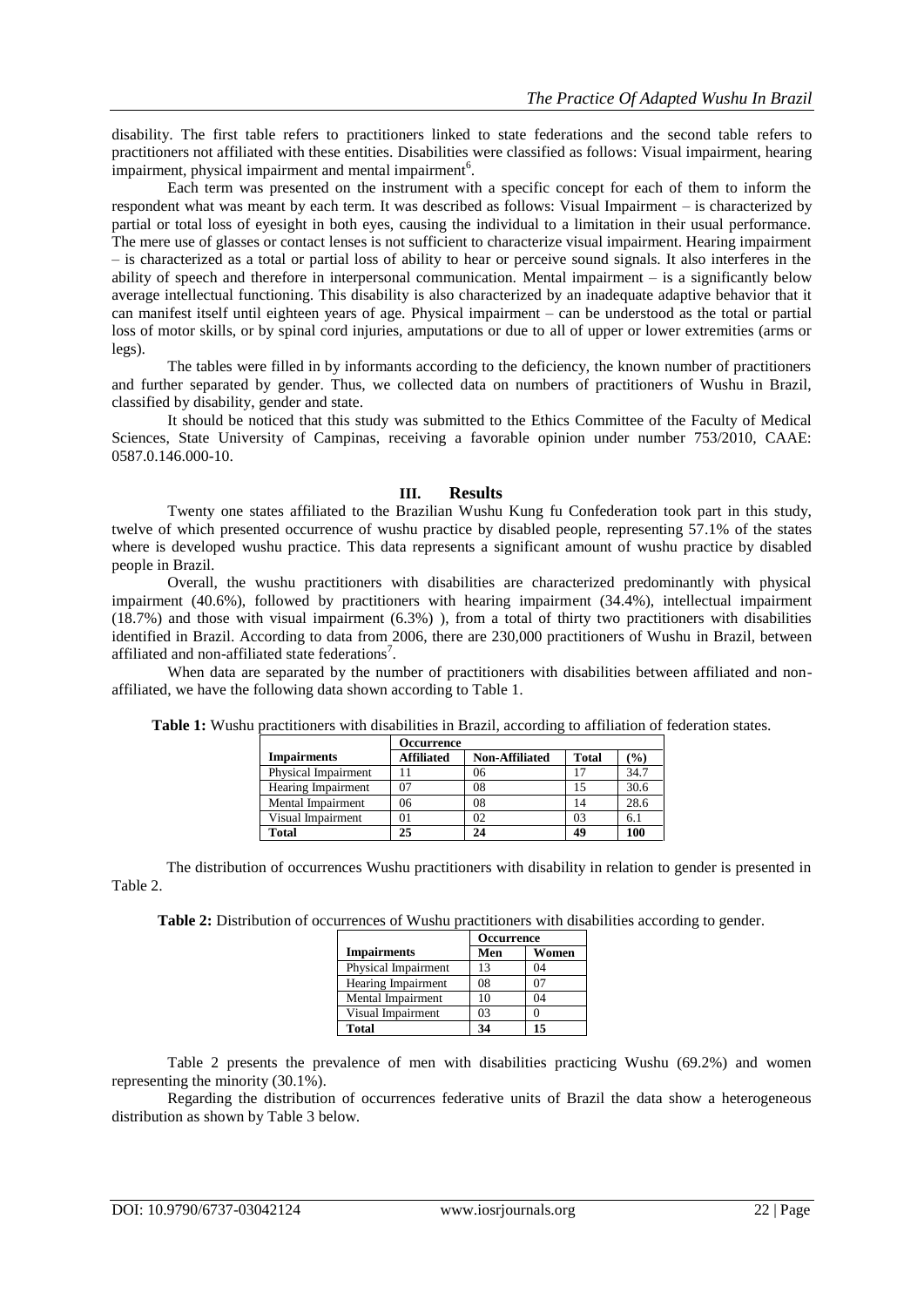| <b>Impairments</b> | <b>Occurrence per State</b> |           |    |           |    |    |    |           |    |    |           |
|--------------------|-----------------------------|-----------|----|-----------|----|----|----|-----------|----|----|-----------|
|                    | CЕ                          | <b>RO</b> | AC | <b>SP</b> | RS | RJ | GO | <b>MS</b> | ES | PB | <b>PR</b> |
| Physical           | h                           | ◠         |    |           |    |    |    |           |    |    |           |
| Impairment         |                             |           |    |           |    |    |    |           |    |    |           |
| Hearing Impairment |                             |           |    |           |    |    |    |           |    |    |           |
| Mental Impairment  |                             |           |    | ◠         |    |    |    |           |    |    |           |
| Visual Impairment  |                             |           |    |           |    |    |    |           |    |    |           |
| <b>Total</b>       | 12                          | o         | 8  |           |    |    |    |           |    |    |           |

**Table 3:** Distribution of occurrences of wushu practitioners with disabilities by federal units in Brazil.

According to Table 3, the states that have a greater number of occurrences of wushu practitioners with a disability were Ceará (CE) with 24.5%, Roraima (RO) and Acre (AC) with 16.3%, São Paulo (SP) 10.2%, followed by Rio Grande do Sul (RS) and Rio de Janeiro (RJ) both with 6.1%. In fifth place come the states Goiás (GO), Mato Grosso do Sul (MS), Espírito Santo (ES) and Paraíba (PB) each with 4.1%. In last place was the state of Pará (PA) and Paraná (PR) each with 2.0%.

#### **IV. Discussion**

The data presented indicate a official practice by people with disabilities in some states of Brazil, however, only twelve out of twenty one states are affiliated to CBKW. Therefore 57.1% of the states are really identified as officially affiliated. It is said that the practice is official if the data provided by the presidents of official entities in their home states is identified as such. These bodies, known as federations, belong to a sporting system coordinates by CBKW, recognized by the federal government and linked to Brazilian Olympic Committee. Thus the data are official at national level.

These data indicate the prevalence of the practice of Wushu by people with physical disabilities, followed by people with hearing impairment. People with intellectual disability is presented as a third place in the practice of wushu, and those with visual impairments are the least practice this sport. According to the 2010 Population Census conducted by the Brazilian Institute of Geography and Statistics  $\delta$  indicated that 23.9% of the population have a disability, and of these there is the occurrence of 58.3% of visual impairment, 21.6% of physical impairment, hearing impairment of 15.8% and only 4.3% of intellectual disability.

Visual impairment is the most common type of disability in Brazil following by physical impairment, however the visually impaired are the smallest number of wushu practitioners and the majority of occurrence among disabled practitioners are physically impaired. Hearing impairment is the third type of disability most common in statistics of Brazil, however, occupy the second position with regard to the practice of wushu in Brazil. Intellectually disabled are the least occurring in Brazil<sup>8</sup>, which is supported by data obtained from the federations that indicate these practitioners occupy the last position in the occurrences.

The occurrence of wushu practice in Brazil by people with a disability is an indicator that martial arts might be practiced by this public, providing the training programs are adjusted to meet different demands. The combat sports can be practiced by people with disabilities if they made minor changes in rules and equipment to be used. The practice of martial arts by people with a disability promotes a sense of improved energy, mental power and concentration, reducing stress and even depression<sup>9</sup>.

Effects of practice are also identified in children with epilepsy with regard to self-concept and promote the quality of life<sup>10</sup>. The practice of martial arts by people with a disability provides the improvement of functional limitations, self-esteem and quality of life<sup>11</sup>. Thus, the practice of wushu by people with a disability in Brazil, not only shows that is possible and an unexplored field, but also enhances quality of life and health of their practitioners.

### **V. Conclusion**

Some studies have indicated a relationship between the possibility of combat sports by people with disabilities and benefits offered to those practitioners.

Organize and publicize such studies, as well as encourage further discussion on this current social phenomenon, that is, the entry increasingly effective of people with disabilities in different spheres of activities related to motor sport environment and its varied forms of manifestation is preeminent.

Wushu is not yet an Olympic or Paralympic sport, but reserves a significant dimension in national and international levels and fosters an ever increasing development of participation in sport, including people with disabilities. This can be verified by the number of federations, which identified the practice of wushu for people with disabilities. The analysis demonstrated the prevalence of practicing wushu for people with physical disabilities (37.4%), followed by hearing impairment (30.6%), intellectual impairment (28.6%) and visual impairment (6.1%).